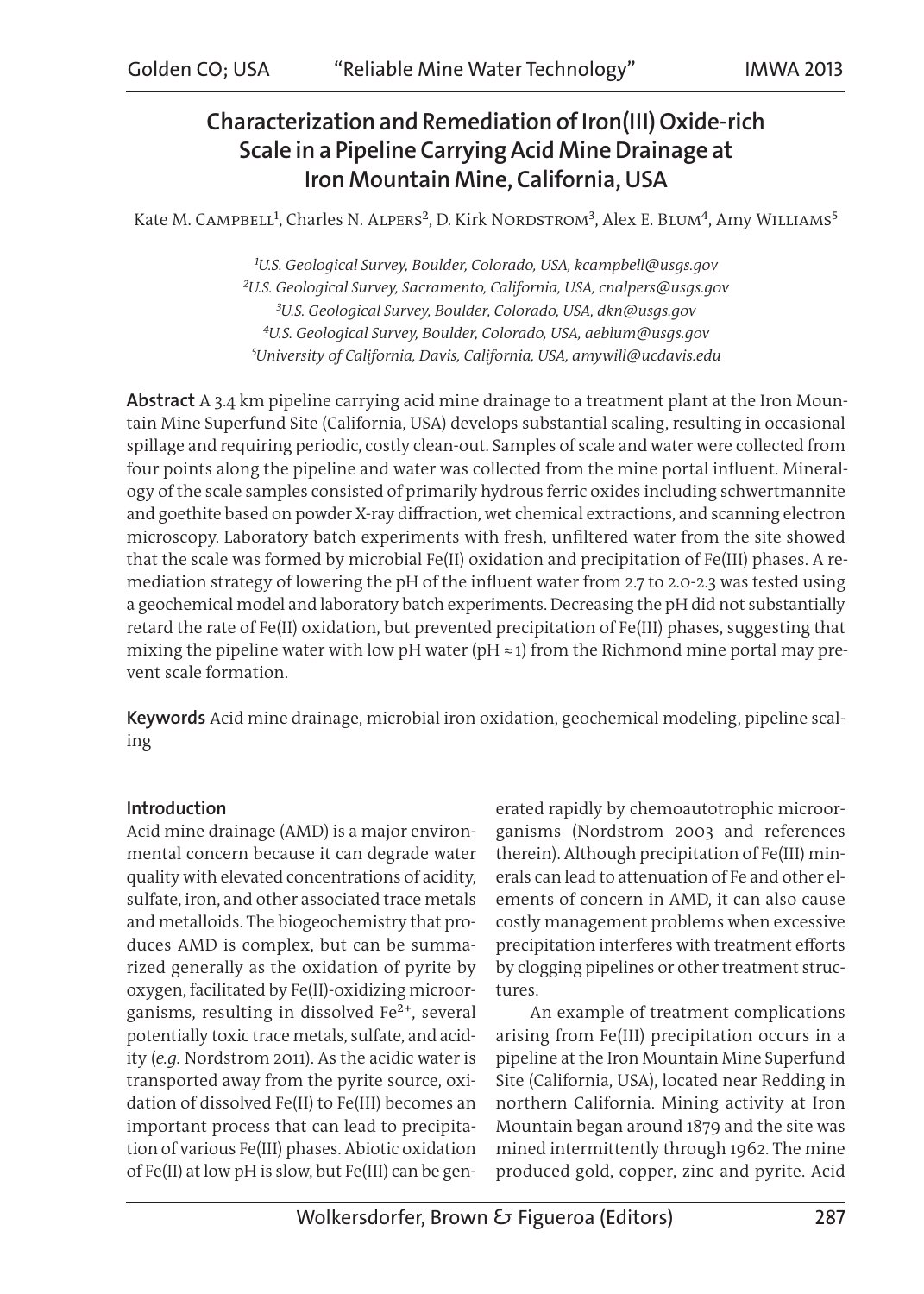waters enriched in copper had been causing fish kills since at least 1899 and several successive studies recommended remedial measures. In 1983, the site was one of the first listed on the U.S. Environmental Protection Agency's National Priority List as part of the Comprehensive Environmental Response, Compensation, and Liability Act (CERCLA or "Superfund"). Its ranking was the third most hazardous site in the State of California (E.P.A. 2006). The ore bodies are massive sulfides, primarily pyrite ( $\approx$  95 %) with lesser amounts of chalcopyrite, quartz, sphalerite, pyrrhotite, and galena (Kinkel *et al.* 1956, Nordstrom *et al.* 2000). Water draining the site is acidic (pH 0.5 to 3) and contains high concentrations of dissolved Fe(II) and other metals. As part of site remediation, a water treatment plant has been in operation to treat the AMD for acidity and metals; contaminated water is transported from the mine portals to the treatment plant through underground pipelines. There are two main pipelines: one with water pumped from the "Old Mine #8" (OM8) workings (pump station PW3, typical pH 2.5 to 3) and the other draining the Richmond and Hornet portals (Richmond, typical pH 0.5 to 1). The PW3 pipeline has developed substantial scaling over its 13-year history, resulting in occasional clogging and spillage of AMD. The scaling problem requires costly clean-out which has been done approximately every 2 to 4 years. The scaling occurs over a 3.4 km length of the PW3 pipeline. The objectives of this study are: (1) to characterize the pipe scale composition along the length of the pipeline, (2) to identify the biogeochemical processes leading to its formation, and (3) to identify and bench-test possible strategies to prevent or retard scale formation in the pipeline.

### Methods

The PW3 pipeline was sampled for water and scale along a 2.1 km reach from service saddles that allowed direct access to the interior of the pipe. Water samples were collected under a low flow condition (approximately 380 L/min), al-

though there are substantial variations in flow depending on season and weather conditions. The pipe was not completely filled with AMD at the time of sampling. Scale samples were collected by physically removing the scale with a clean chisel, then placing a representative sample ( $\approx$  0.5 kg) into an acid-washed glass jar and storing on ice until refrigerated in the laboratory. Four scale samples were collected: (1) SS12, an upper service saddle 180 m from the start of the pipe; (2) SS10, 646 m downstream of SS12; (3) SS8, 665 m downstream of SS10; and (4) SS6, 588 m downstream of SS8. In the laboratory, a subsample of each scale sample was homogenized and either air dried or gently washed with deionized water and methanol before air drying. Once dry, the sample was gently ground with an agate mortar and pestle. Samples for microscopy were dissected into 1 cm<sup>3</sup> subsamples and mounted on aluminum specimen mounts as wet samples or air-dried before analysis.

Water samples were pumped from the pipe using a peristaltic pump and filtered (0.45 μm) into pre-washed sample bottles. Separate water splits were collected and preserved for analyses:  $125$  mL acidified to 1 % HCl for Fe(II)/Fe(III) determination, 125 mL acidified to 1 % HNO<sub>3</sub> for cation analysis, and 125 mL filtered, unacidified water for anion analysis. All samples were stored on ice and shipped to the laboratory for analysis. Iron redox species were determined using the FerroZine colorimetric method (Stookey 1970), in which Fe(II) and total Fe (Fe(T)) were measured and Fe(III) was calculated by difference. Cations were analyzed by inductively coupled plasma optical emission spectrometry (ICP-OES) on a Perkin-Elmer 7300DV. Anions were measured by ion chromatography on a Dionex LC20 with an AS18 column. Additional water samples were collected from a valve at the OM8 mine portal (PW3) and at the Richmond portal grit chamber (Richmond). A large volume (≈ 20 L), unfiltered water sample was collected from PW3 for Fe oxidation experiments (below). Under some conditions, water from a more dilute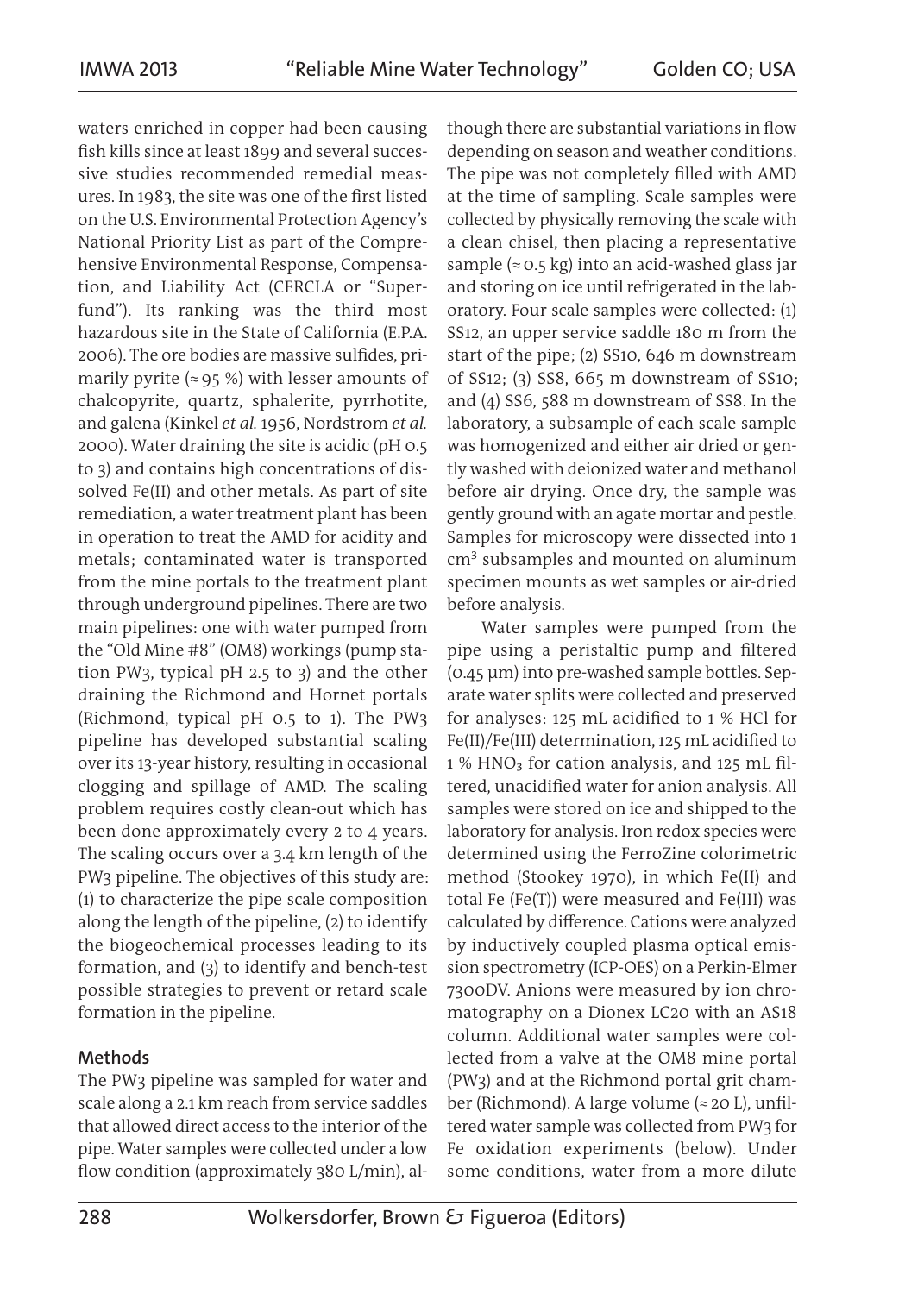source, the Slickrock Creek Retention Reservoir (SCRR) mixes with PW3 water in the pipeline. However, for the purpose of this study, PW3 water was the only influent to the pipeline.

Mineralogy of the scale was determined by X-ray diffraction (XRD), a series of wet chemical extractions, and scanning electron microscopy (SEM). Chemical extractions were performed on 2 g aliquots of the water/ methanol-rinsed scale samples. Each extraction was performed three times on the same scale aliquot at a solid to solution ratio of 50 g/L; the mass of each element extracted was summed over the three extractions and normalized to the starting mass of scale. The four extraction conditions were (1) deionized water, (2) 0.2 M ammonium oxalate, (3) 0.5 M HCl, and (4) 0.5 M HCl with 0.5 M hydroxylammonium hydrochloride. Pure phases of goethite and schwertmannite were synthesized according to Schwertmann and Cornell (1991) and extracted for comparison. XRD was performed on air-dried and ground scale samples mounted on a silicon wafer and analyzed on a Siemens D500 spectrometer with a Cu K-alpha radiation source. SEM was performed using a Hitachi TM3000 tabletop SEM for wet samples or a Philips XL30S field emission gun SEM with an energy-dispersive x-ray spectroscope (EDAX) Phoenix amplifier EDS system with a SUTW Si (Li) detector for dried samples. Carbon and nitrogen composition was determined on washed, air-dried scale samples on an Exeter CE-440 elemental analyzer. Biomass content was determined with a phosphate buffer (1X PBS) extraction with acridine orange cell straining to estimate solid-phase associated cell numbers.

Microbiological processes affecting Fe(II) oxidation and Fe(III) scale formation were investigated in laboratory batch experiments with unfiltered and filtered PW3 water. Three conditions were tested:  $(1)$  unfiltered water,  $(2)$ unfiltered water with scale, and  $(3)$  filtered water (0.1 μm) as an abiotic control. Conditions (1) and (2) were performed in triplicate, and condition (3) was performed in duplicate. A 700 mL aliquot was placed in a sterile, closed, 1L, acid-washed Teflon® bottle, bubbled with sterile air, and incubated on an orbital mixer at room temperature. Condition (2) contained 100 g of wet, homogenized composite scale from SS6 and SS10. Samples were collected periodically for analysis of Fe redox species, and pH, temperature, and Eh were routinely monitored with a pH electrode (Orion Ross), temperature probe (Orion), and platinum redox electrode (Orion), respectively.

The potential viability of mixing PW3 water with Richmond water to prevent scale formation was tested using a geochemical model and batch-scale experiments. The model used the geochemical code PHREEQC (Parkhurst and Appelo 1999) and an amended WATEQ4F database (Ball and Nordstrom 1991, with additional constants from Bigham *et al.* 1996 for schwertmannite and Baron and Palmer 1996 for jarosite). The precipitation of schwertmannite, goethite, jarosite, and ferrihydrite was calculated when PW3 and Richmond waters were mixed at various ratios with variable Fe(II):Fe(III) composition. The results were then used to guide bench-scale tests of mixing PW3 water with Richmond water in proportions of 99:1, 95:5, and 90:10. Filtered water was mixed at the appropriate ratio, then inoculated with a fresh culture of Iron Mountain Fe(II) oxidizing microorganisms grown in PW3 water. The effect of pre-existing scale also was tested by amending another set of bottles with composite air-dried scale (20 g/L) and mixtures of PW3 and Richmond waters at the same ratios as above. For comparison, composite scale also was mixed with 100 % Richmond water (20 g/L). Each condition was performed in duplicate. Samples were collected periodically for analysis of Fe redox species and pH was routinely monitored.

### Results

Selected results from water samples collected from the OM8 portal valve (PW3) and from sampling sites along the pipeline are pre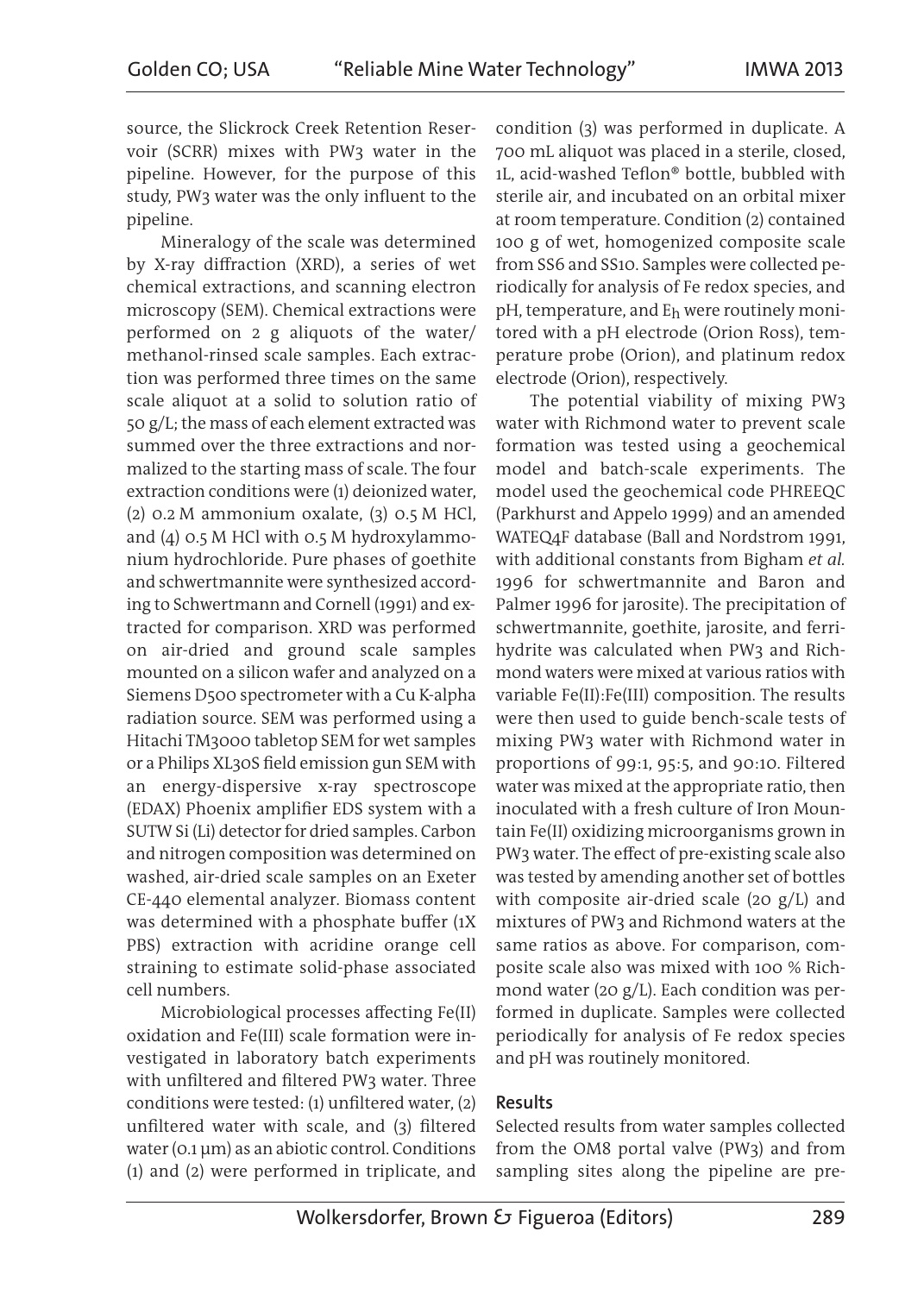sented in Table 1. Iron was initially present as ≥97 % Fe(II) (PW3 and SS12), but became progressively oxidized as the water flowed through the pipeline, containing 22 % Fe(III) at SS6. In addition, the total amount of Fe in solution decreased along the pipeline, consistent with precipitation of hydrous Fe(III) oxides. Other elements, such as Al, K, and Zn, also showed small but measureable decreases in aqueous concentration along the pipeline. The pH increased slightly, consistent with proton consumption during Fe(II) oxidation by dissolved oxygen (Equation 1).

$$
4 \text{ Fe}^{2+} + \text{O}_2 + 4 \text{ H}^+ \rightarrow 4 \text{ Fe}^{3+} + 2 \text{ H}_2\text{O} \qquad (1)
$$

The travel time along this reach of the pipeline is less than one hour, and the water experiences turbulent flow along the pipeline because the water does not completely fill the pipe.

Mineralogical characterization of the scale indicated that the dominant phase is schwertmannite [ideal composition:  $Fe_8O_8(OH)_6SO_4$ ], with poorly ordered goethite (FeOOH) and trace amounts of jarosite  $[MFe<sub>3</sub>(OH)<sub>6</sub>(SO<sub>4</sub>)<sub>2</sub>,$ where  $M$  is a cation, most commonly  $K^+$ ]. The powder XRD patterns showed the broad peaks associated with schwertmannite and some

peaks characteristic of goethite, and the XRD patterns were similar between all four scale samples. The amounts of Fe and S measured in the chemical extractions of the scale samples were similar to the schwertmannite reference compound, and the composition indicated a hydrated schwertmannite as well as schwertmannite with goethite, consistent with the XRD results. Mineral textures characterized in SEM are consistent with documented schwertmannite textures (Cornell and Schwertmann 2003), and observed EDS spectra indicate a S peak associated with the schwertmannite. The bulk of the pipe scale is composed of agglomerations of schwertmannite mineral spheres 1.5 to 7 μm in diameter, with a sporadic distribution of filamentous schwertmannite mineral structures (diameter  $\approx$  2.2 µm) and bare putative microbial filaments (diameter ≈ 0.7 μm).

Results of wet chemical extraction and XRD indicate very little bulk mineralogical difference between the four scale samples. The extractions show, however, that several trace elements (Al, Cu, Zn, Ca, Co, Mg, and Sr) decrease in concentration from SS12 to SS6, with preferential accumulation upstream in the pipeline, where the scale is softer and has a higher water content. Concentrations of total

| Site name       | рH   | E <sub>h</sub> | SC          | Fe(T) | Fe(II) | Fe(III) | <b>Sulfate</b> | Al | Cu       | К                  | Zn        |
|-----------------|------|----------------|-------------|-------|--------|---------|----------------|----|----------|--------------------|-----------|
| Richmond        | 0.84 |                | 0.63 76200  | 12590 | 12460  | 130     | 57500          |    | 772 130  |                    | 86.4 1030 |
| PW <sub>3</sub> | 2.62 |                | 0.60 7250   | 1460  | 1440   | nd      | 6890           |    |          | 465 85.8 0.64 36.5 |           |
| <b>SS12</b>     | 2.63 | 0.60           | 6900        | 1400  | 1400   | nd      | 6690           |    |          | 452 84.6 0.55 34.3 |           |
| <b>SS10</b>     | 2.71 |                | 0.62 6600   | 1390  | 1320   | 70      | 6480           |    |          | 420 78.3 0.53 32.6 |           |
| SS <sub>8</sub> | 2.73 |                | $0.62$ 6440 | 1360  | 1040   | 320     | 6820           |    |          | 453 83.7 0.52 33.8 |           |
| SS <sub>6</sub> | 2.74 | 0.62           | 6340        | 1360  | 1060   | 300     | 6770           |    | 453 84.7 | 0.52 33.3          |           |

*Table 1 Selected water chemistry for samples collected from OM8 portal valve (PW3), Richmond portal, and four service saddles (SS) along the PW3 pipeline. SS12 is closest to the OM8 portal and SS6 is the farthest downstream. All values reported in mq/L except for pH, Eh (reported in V), and specific conductance (SC, reported as μS/cm). Because Fe(III) is calculated by difference between Fe(T) and Fe(II), any Fe(III) value less than 3 % of Fe(T) is considered not detectable (nd).*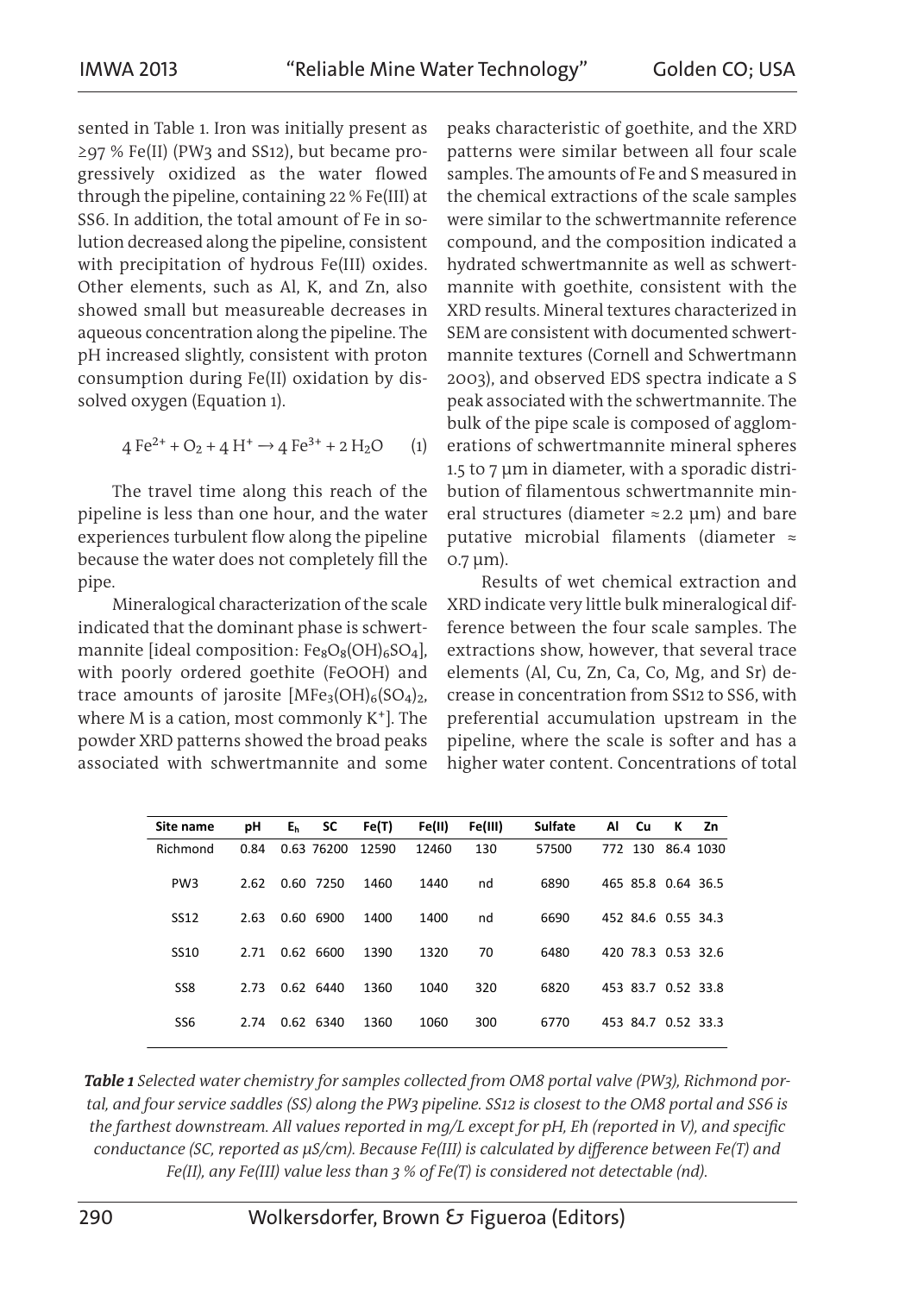carbon and nitrogen in the scale also decrease along the flow path from SS12 to SS6, indicating a higher biomass content in the upstream scale. This is consistent with a phosphate buffer extraction to estimate solid-phase associated cell numbers, in which the most upstream site (SS12) had 100 times more cells than the most downstream site (SS6). Microbial community analysis of the scale samples is ongoing.

Results from bench Fe(II) oxidation experiments with filtered PW3 water, unfiltered PW3 water, and unfiltered PW3 water with composite scale are shown in Fig. 1. Oxidation of Fe(II) occurred in the unfiltered experiments, whereas no oxidation occurred in the filtered control, indicating that the Fe(II) oxidation in the unfiltered experiments was driven by microbial processes. The shapes of the Fe(II) oxidation curves are typical of substrate consumption caused by microbial growth. The presence of scale increased the initial rate of Fe(II) oxidation, but the fastest instantaneous rate occurred without the scale. In general, the rates of Fe(II) oxidation observed in these experiments are consistent with experiments utilizing synthetic AMD media (pH 2.5) and a

pure culture of *Acidithiobacillus ferrooxidans* (Campbell *et al.* 2012). Microbial community analysis of the Iron Mountain batch experiments is underway. The precipitate formed during the batch experiments was primarily schwertmannite, as identified by XRD, and is similar to the pipe scale.

One of the most promising options to reduce costs associated with the pipe scale problem at Iron Mountain is to prevent scale formation by lowering the pH. The scale was composed of primarily schwertmannite and goethite, and pH is an important control in the solubility of these phases. Calculations using the PHREEQC code with the PW3 water composition showed that a relatively small decrease in pH from 2.6 to 2.3 may be enough to prevent schwertmannite from forming upon oxidation of Fe(II). A second set of calculations determined that the theoretical proportion of Richmond water (pH 0.84) needed to decrease the pH and prevent Fe(III) precipitation was about 5 % Richmond water mixed with 95 % PW3 water. These calculations were used to design a bench-scale experiment in which PW3 water was mixed with 1 %, 5 % or 10 % Richmond water; each condition was performed

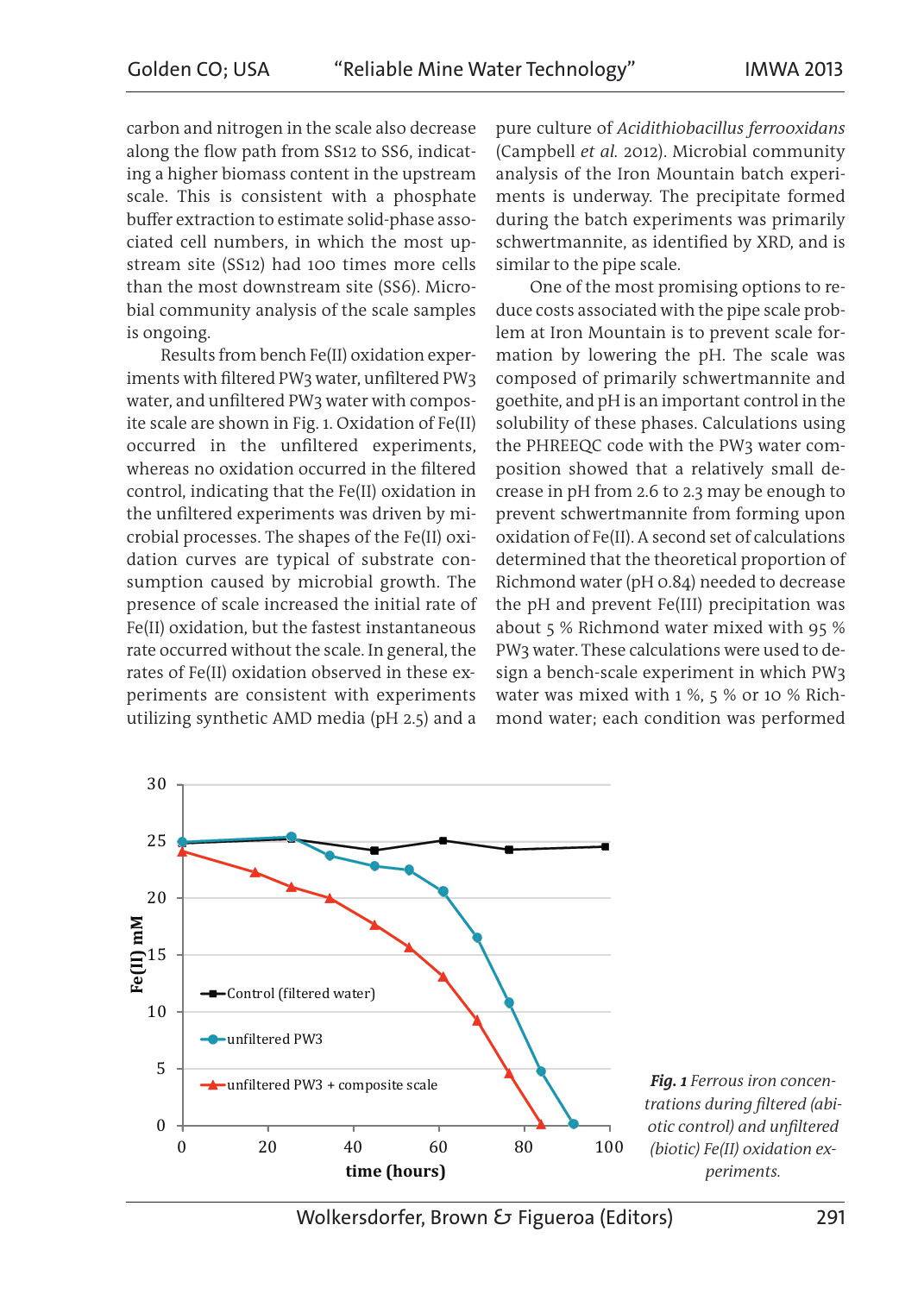with and without composite scale added. The water from the site had been filtered, so it was necessary to inoculate the solution with a microbial culture that had been grown in PW3 water.

In all cases, the Fe(II) was oxidized to Fe(III) within 140 hours, and oxidation was complete sooner in bottles containing scale, similar to the biotic oxidation experiment, as described above. Higher proportions of Richmond water resulted in higher initial starting concentrations of dissolved Fe(II) (data not shown) and lower initial pH (Fig. 2). In bottles without added scale, the pH increased because of Fe(II) oxidation, then decreased in the 99 % PW3/1 % Richmond condition because of Fe(III) precipitation. No precipitation was observed in the 5 % and 10 % Richmond conditions, which is corroborated by the lack of a decrease in pH (Fig. 2A), and is consistent with the PHREEQC calculations. In the bottles with scale, however, the scale acts as a pH buffer, causing the 1 %, 5 % and 10 % conditions to cluster around a pH of approximately 2.2 (Fig. 2B). In addition, the total amount of Fe is higher as some of the scale dissolved, then reprecipitated as Fe(II) started oxidizing after approximately 50 hours (data not shown), causing the pH to decrease slightly with time (Fig. 2B). These results suggest that once scale is formed in the pipeline, it can act as a pH buffer in the system, decreasing the effectiveness of reducing pH by mixing PW3 water with Richmond water. When 100 % Richmond water was mixed with scale, approximately 60 % of the scale dissolved. Not surprisingly, the pipeline delivering Richmond water to the treatment plant has never had a scaling problem, consistent with the geochemical model that indicates undersaturation with respect to hydrous Fe(III) oxides at  $pH \le 1$ . It may also be possible to periodically flush the PW3 pipeline with Richmond water to partially dissolve the scale, but the success of that approach may depend upon the buffering capacity of the scale and the rate of dissolution.

#### Conclusions

Scaling in the PW3 pipeline at Iron Mountain Mine is the result of microbial Fe(II) oxidation, which causes the precipitation of primarily schwertmannite with some goethite. Dissolved Fe(II) in the pipeline was measurably oxidized along the flow path, even though the travel time was less than 1 hour. Bulk mineralogy of the scale was similar among four scale samples taken from the pipeline, but there is a higher concentration of biomass, carbon, nitrogen, and other trace elements associated with the upstream site (SS12), with concentrations decreasing along the pipeline. Geochemical modeling and bench tests indicate that a potential management strategy for the site would be to lower the pH of the pipeline water



*Fig. 2 Changes in pH during batch experiments with 1 %, 5 % or 10 % Richmond water (balance PW3 water); (A) without scale and (B) with scale.*